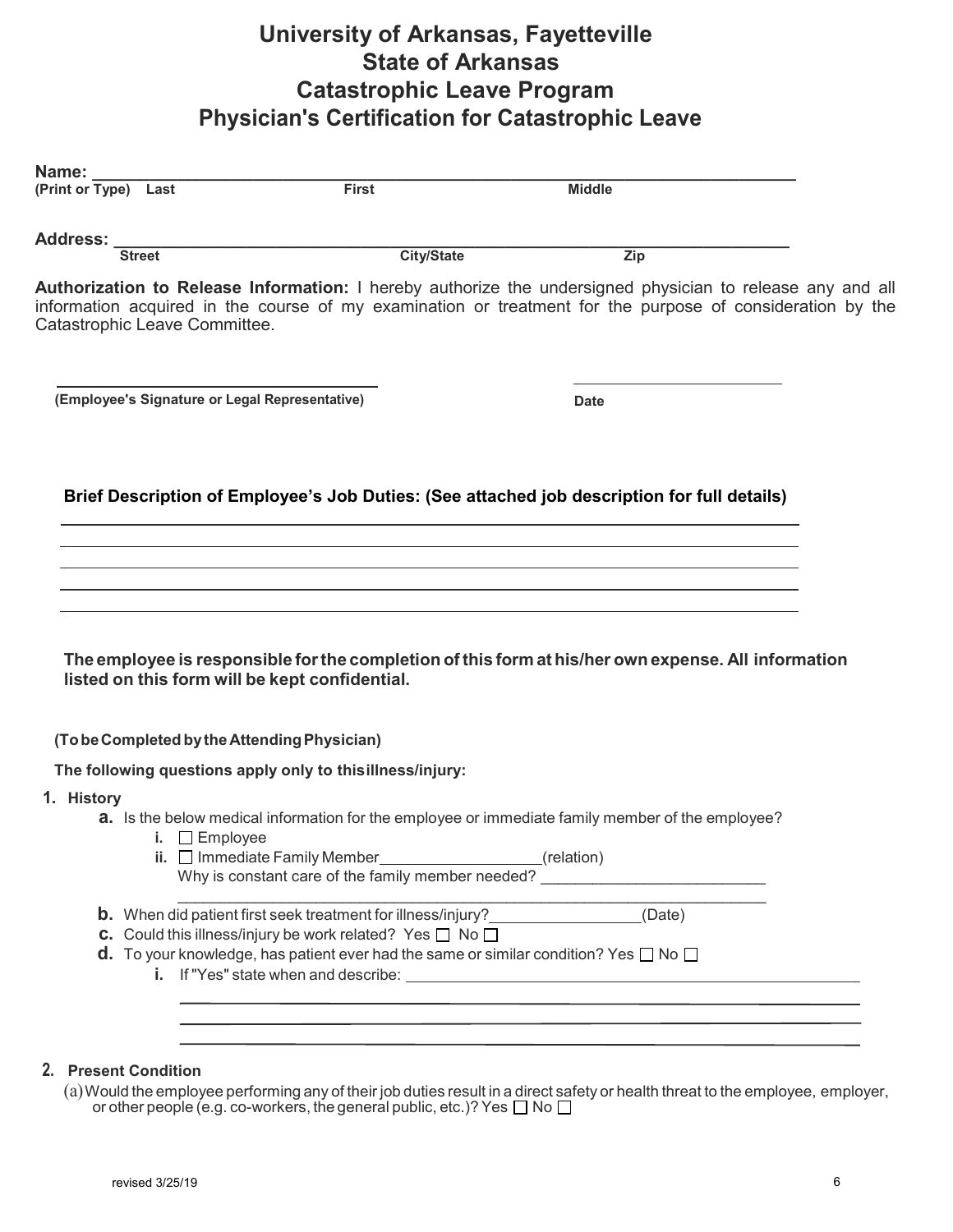(b) Does the impairment or medical condition substantially limit a major life activity? Yes  $\Box$  No  $\Box$  $(i)$  If yes, what major life activity is/are affected?

|     | <b>Bending</b><br><b>Breathing</b><br>Caring for oneself<br>Concentration<br>Eating<br>Hearing<br><b>Bladder</b><br>Bowel<br><b>Brain</b><br>Cardiovascular<br>Circulatory<br>Other: | Interacting with<br>others<br>Learning<br>Lifting<br>Organic brain<br>syndrome<br><b>Digestive</b><br>Endocrine<br>Genitourinary<br>Hemic<br>Immune | Performing<br>manual tasks<br>Reaching<br>Reading<br>Seeing<br>Sitting<br>Lymphatic<br>Musculoskeletal<br>Neurological<br>Normal cell growth<br>Operation of an organ | Sleeping<br>Speaking<br>Standing<br><b>Thinking</b><br>Walking<br>Working<br>Reproductive<br>Respiratory<br>Special sense<br>organs & skin |
|-----|--------------------------------------------------------------------------------------------------------------------------------------------------------------------------------------|-----------------------------------------------------------------------------------------------------------------------------------------------------|-----------------------------------------------------------------------------------------------------------------------------------------------------------------------|--------------------------------------------------------------------------------------------------------------------------------------------|
| (c) | Is surgery: $\Box$ Required? $\Box$ Elective? Date of Surgery<br>medically necessary?                                                                                                | ∣Yes   ∣No                                                                                                                                          |                                                                                                                                                                       | If surgery is elective, can the procedure be scheduled at the convenience of the employee and is it not                                    |
|     |                                                                                                                                                                                      |                                                                                                                                                     | When was the patient informed of surgery by the attending physician?                                                                                                  | (Date)                                                                                                                                     |
| (d) |                                                                                                                                                                                      |                                                                                                                                                     | Is patient? (Check One) □ Ambulatory □ House Confined □ Bed Confined □ Hospitalized                                                                                   |                                                                                                                                            |

**3. Diagnosis: Give a complete narrative of the nature and extent of the present illness/injury which is creating the need for the Catastrophic Leave Program.** For example: stating the employee/ patient has skin cancer is not sufficient; further stating the cancer is basal cell or melanoma is needed, or stating the employee/patientrequires or has had abdominal surgery is not sufficient; further stating whetherthe surgery is/was laparoscopic or open surgery is needed.

\_\_\_\_\_\_\_\_\_\_\_\_\_\_\_\_\_\_\_\_\_\_\_\_\_\_\_\_\_\_\_\_\_\_\_\_\_\_\_\_\_\_\_\_\_\_\_\_\_\_\_\_\_\_\_\_\_\_\_\_\_\_\_\_\_\_\_\_\_\_\_\_\_\_\_\_\_\_\_\_\_\_\_\_\_\_\_\_\_\_\_\_\_\_\_\_\_\_\_\_\_\_

<u> 1989 - Johann Stoff, amerikansk politiker (\* 1908)</u>

<u> 1989 - Johann Stoff, amerikansk politiker (d. 1989)</u>

| (a) Date of first visit/treatment:                                                         |        |  |  |  |  |
|--------------------------------------------------------------------------------------------|--------|--|--|--|--|
| (b) Frequency of visits/treatments: $\Box$ weekly $\Box$ monthly                           | other  |  |  |  |  |
| (c) When did you last examine the patient?                                                 | (Date) |  |  |  |  |
| (d) Give a brief description of the continuing treatments required by this illness/injury: |        |  |  |  |  |